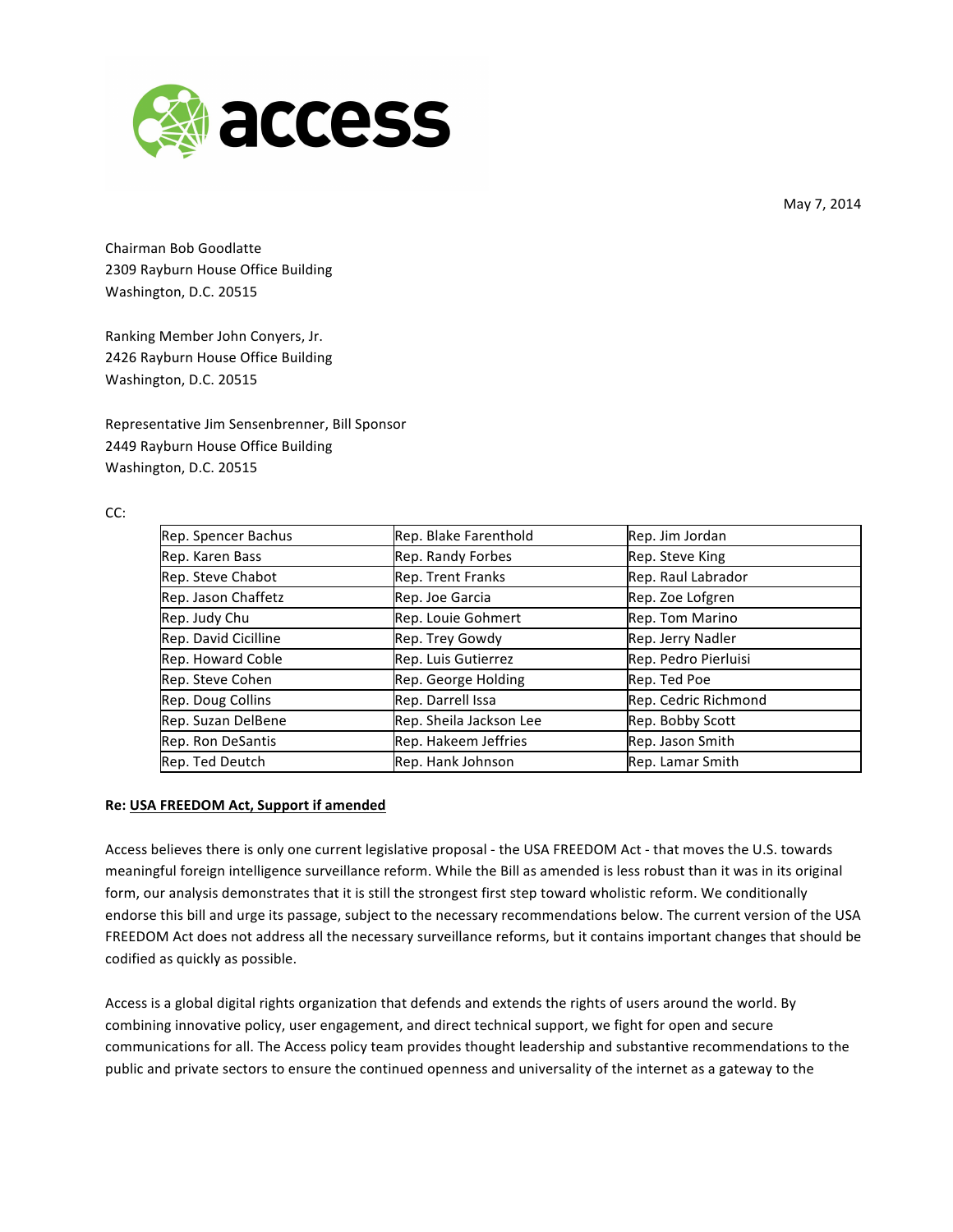

protection of fundamental rights. Access develops papers, briefs, and reports as issues arise globally, with particular expertise in surveillance and human rights, including privacy.

In the wake of revelations about NSA surveillance, several Members of the U.S. Congress introduced reform legislation. Out of more than a dozen bills, four primary proposals received the most attention and support. Access measured how these proposals stack up against the *International Principles on the Application of Human Rights to Communications* Surveillance, which have been endorsed by over 400 civil society organizations.

The USA FREEDOM Act was recently amended substantively, with new provisions added and others modified or removed. While our analysis finds this proposal less robust than the Bill in its original form, it offers more comprehensive reforms than any other proposal. However, Access believes that further changes to the new Bill are necessary in order to address deficiencies, restore critical provisions from the initial draft, and provide for adequate protections for all individuals, These include:

#### 1. Clarification of the FISA Court's authority

The FISA Court authority to review surveillance applications should be clarified. Currently, the language requires only that the government certify that an application for call detail records meets the proposed statutory standard, preventing the FISA Court from reviewing the underlying facts of the case. The language should be clarified to require the government to make a showing to the FISA Court that reasonable articulable suspicion exists in every application for surveillance.

#### **2. Impose express limits on Section 702 Surveillance**

Section 702 allows for broad surveillance of non-U.S. persons. This provision needs to be amended to provide additional protections for these individuals, specifically in light of the President's statements on this matter, recognizing the need for additional limits on the incidental surveillance of otherwise innocent individuals. Further, the amended bill must re-incorporate provisions from the original draft, which closed the "back door" on incidental collection for certain types of communications.

# **3. Re-incorporating provisions that allow increased transparency reporting**

The original draft of the USA FREEDOM Act allowed for increased reporting by private companies regarding orders they receive to produce surveillance information for the government or assist with the collection of such information. These provisions have been removed entirely from the new language. It is important that this authority be re-incorporated into the Bill in order to allow greater public transparency regarding the specific numbers of orders received as well as the specific number of surveilled accounts.

### **4. Enabling dissenting views at the FISA Court**

While the new bill includes a provision for an *amicus curiae* to be called upon by the FISA Court to offer assistance for certain "significant" matters, it removes the much stronger language creating a "Special Advocate" position for the court as an Official of the judicial branch. Re-incorporating this provision will provide the Special Advocate greater independence and authority to participate in matters before the FISA Court.